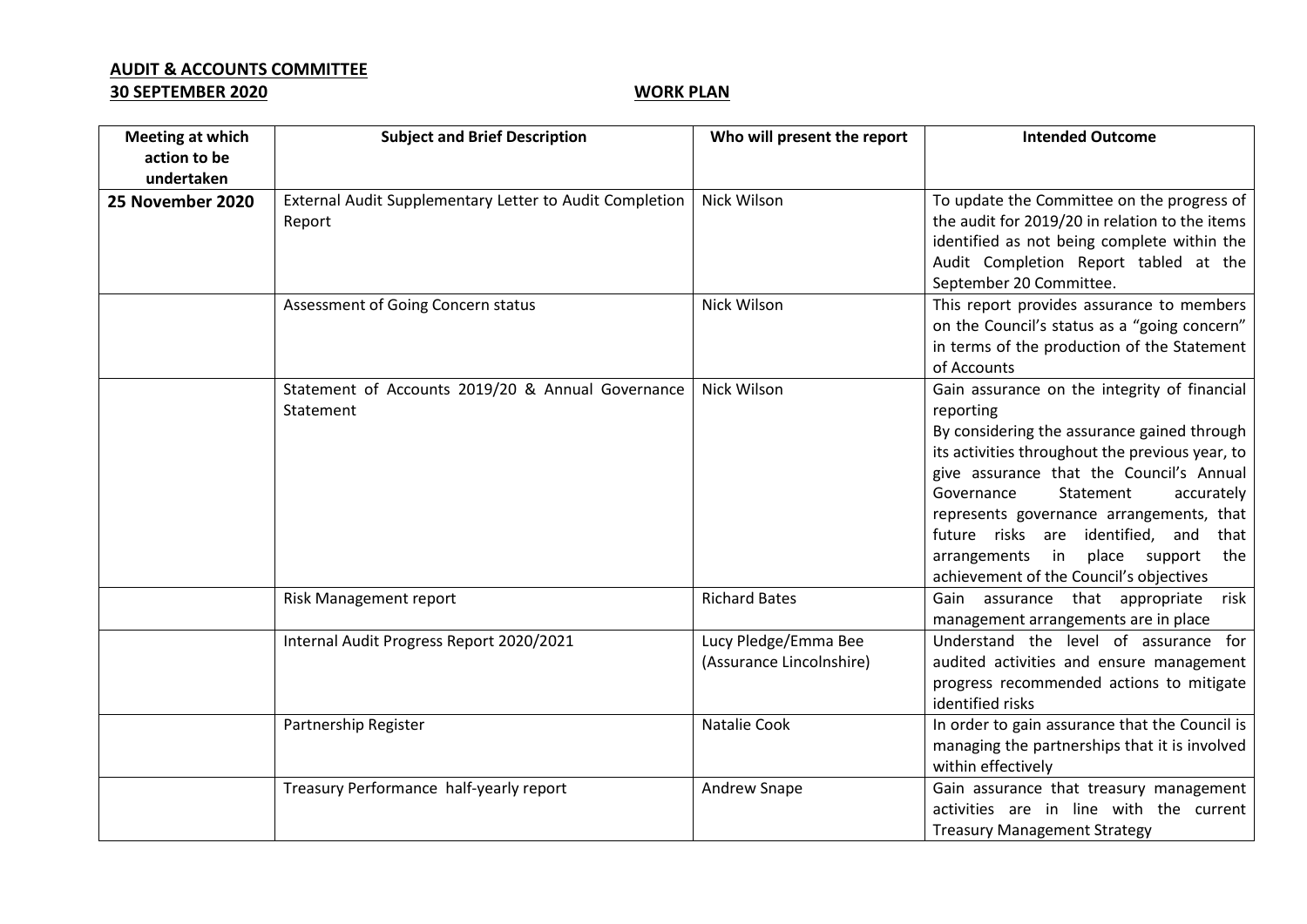|                      | Responses to questions raised at previous meeting                                               | Nick Wilson                                      |                                                                                                                                                                                          |
|----------------------|-------------------------------------------------------------------------------------------------|--------------------------------------------------|------------------------------------------------------------------------------------------------------------------------------------------------------------------------------------------|
|                      | Audit Committee Work Programme                                                                  | <b>Nick Wilson</b>                               |                                                                                                                                                                                          |
| 3 February 2021      | Draft Treasury Strategy 2021/22                                                                 | Andrew Snape                                     | Gain assurance that risks in relation to the<br>Council's treasury management activities are<br>to be managed in accordance with need and<br>the Council's risk appetite                 |
|                      | Draft Capital Strategy 2021/22                                                                  | Andrew Snape                                     | Outlines the principles and framework that<br>shape the Council's capital proposals                                                                                                      |
|                      | Draft Investment Strategy 2021/22                                                               | Andrew Snape                                     | The investment strategy meets<br>the<br>requirements of statutory guidance issued<br>by the government.                                                                                  |
|                      | Internal Audit Progress Report 2020/21                                                          | Lucy Pledge/Emma Bee<br>(Assurance Lincolnshire) | Understand the level of assurance for<br>audited activities and ensure management<br>progress recommended actions to mitigate<br>identified risks                                        |
|                      | Annual Audit Letter 2019/20                                                                     | Jon Machej                                       | Gain assurance on the Council's Statement<br>of Accounts and arrangements for achieving<br>Value for Money                                                                               |
|                      | Review of significant internal control issues highlighted in<br>the Annual Governance Statement | Nick Wilson                                      | Gain assurance that the Council is making<br>progress on any governance issues that were<br>raised in the AGS                                                                            |
|                      | Draft Annual Internal Audit Plan 2021/22                                                        | Lucy Pledge/Emma Bee<br>(Assurance Lincolnshire) | Ensure that an appropriate plan is in place<br>which will provide assurance on the<br>Council's activities                                                                               |
|                      | Responses to questions raised at previous meeting                                               | Nick Wilson                                      |                                                                                                                                                                                          |
|                      | Audit Committee Work Programme                                                                  | Nick Wilson                                      |                                                                                                                                                                                          |
| <b>21 April 2021</b> | <b>Statement of Accounting Policies 2020/21</b>                                                 | Andrew Snape                                     | Gain assurance that the Council<br>has<br>appropriate accounting policies in place that<br>reflect the way items are treated in the<br>annual Statement of Accounts                      |
|                      | IAS19 Pension Assumptions 2020/21                                                               | Andrew Snape                                     | Gain<br>the<br>that<br>assurance<br>pension<br>assumptions used by the actuary to produce<br>the figures in the Statement of Accounts are<br>appropriate for the Council's circumstances |
|                      | Property, Plant and Equipment Valuation Assumptions<br>2020/21                                  | Andrew Snape                                     | Gain assurance that the assumptions used<br>by the Council's valuers to produce the                                                                                                      |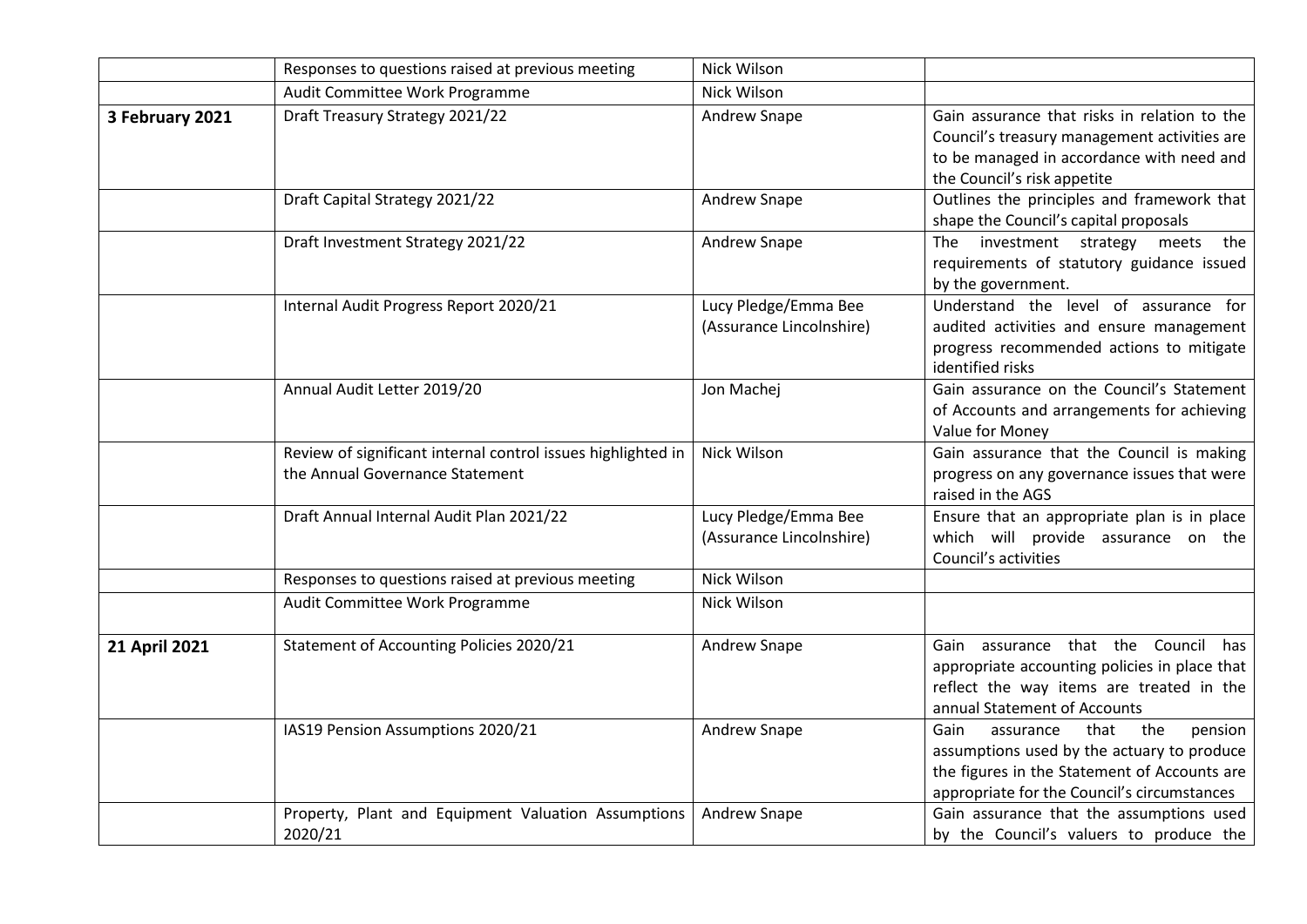|                  |                                                                |                      | figures in the Statement of Accounts are<br>appropriate for the Council's circumstances                                                                                                                                                                                                                                                                                       |
|------------------|----------------------------------------------------------------|----------------------|-------------------------------------------------------------------------------------------------------------------------------------------------------------------------------------------------------------------------------------------------------------------------------------------------------------------------------------------------------------------------------|
|                  | <b>Counter-Fraud Activity Report</b>                           | Nick Wilson          | Gain assurance that counter-fraud activity is<br>appropriately targeted and effective                                                                                                                                                                                                                                                                                         |
|                  | Risk Management report                                         | <b>Richard Bates</b> | Gain assurance that appropriate<br>risk<br>management arrangements are in place                                                                                                                                                                                                                                                                                               |
|                  | External Audit Plan for 2020/21 Accounts                       | TBC (Mazars)         | Ensure that an appropriate plan is in place<br>which will provide assurance on the<br>Council's Statement of Accounts, Value for<br>Money arrangements and Grant claims                                                                                                                                                                                                       |
|                  | Fraud Risk Assessment                                          | Nick Wilson          | Gain assurance that the Council understands<br>its fraud risks and that actions are put in<br>place to address them                                                                                                                                                                                                                                                           |
|                  | Responses to questions raised at previous meeting              | Nick Wilson          |                                                                                                                                                                                                                                                                                                                                                                               |
|                  | Audit Committee Work Programme                                 | Nick Wilson          |                                                                                                                                                                                                                                                                                                                                                                               |
| <b>July 2021</b> | Treasury Management Outturn Report 2020/21                     | <b>Andrew Snape</b>  | Gain assurance that treasury management<br>activities were in line with the Treasury<br>Management Strategy for the past financial<br>year                                                                                                                                                                                                                                    |
|                  | External Audit - Audit Completion Report 2020/21               | TBC (Mazars)         | To gain assurance that the Council's<br>Statement of Accounts are a true and fair<br>representation of the Council's financial<br>performance for the previous financial year<br>and financial standing as at the Balance<br>Sheet date, and that the Council has<br>effective arrangements for achieving Value<br>for Money                                                  |
|                  | Statement of Accounts 2020/21 & Annual Governance<br>Statement | Nick Wilson          | Gain assurance on the integrity of financial<br>reporting<br>By considering the assurance gained through<br>its activities throughout the previous year, to<br>give assurance that the Council's Annual<br>Governance<br>Statement<br>accurately<br>represents governance arrangements, that<br>future risks are identified, and that<br>place support the<br>arrangements in |